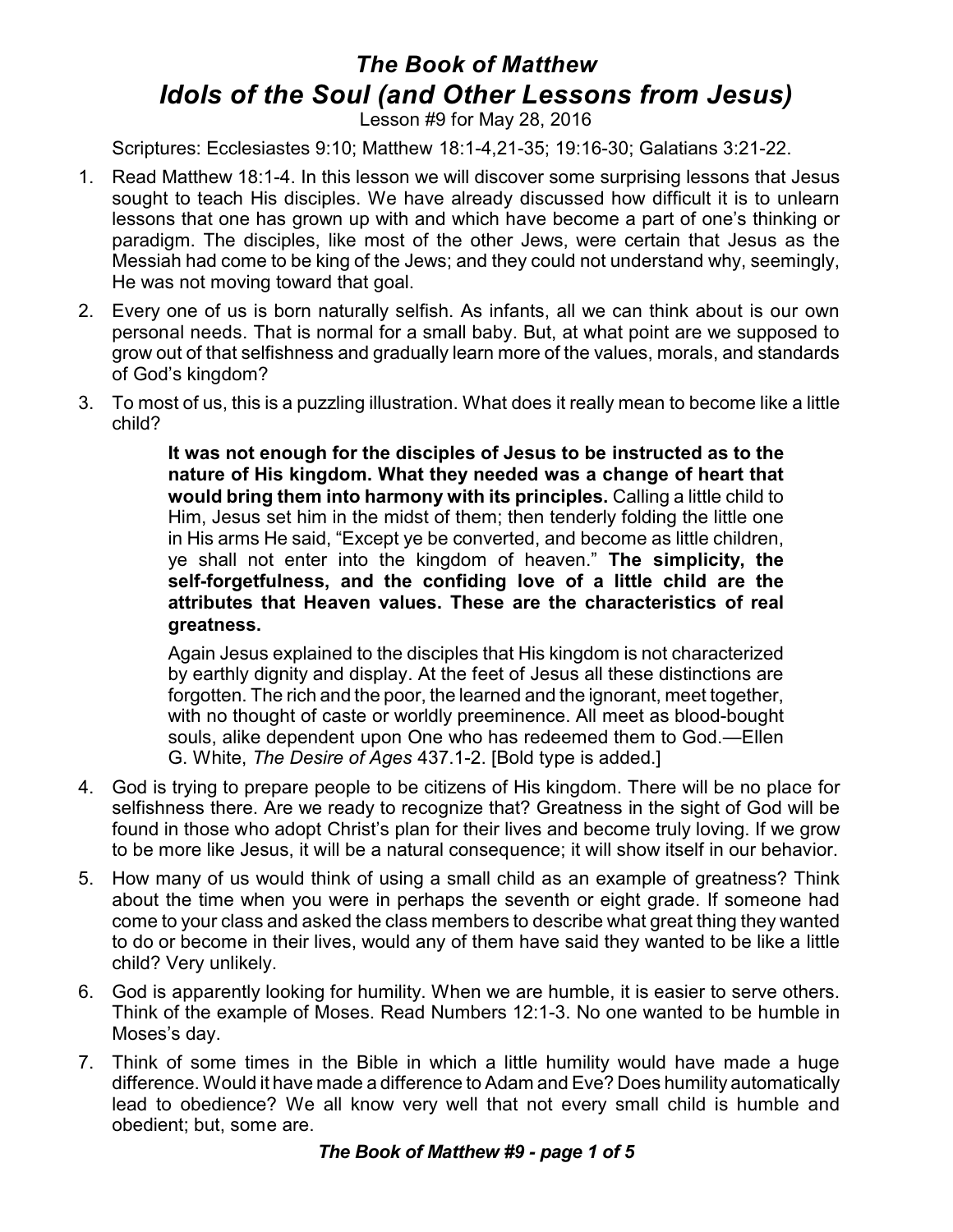- 8. Do we naturally possess attributes, characteristics, attitudes, or ideas that are contrary to the kingdom of God and could not be accepted into the heavenly kingdom?
- 9. The very essence of Satan's kingdom is a desire to have one's own way, that is, to be selfish. God's kingdom is based on love and the desire to do others good. How many of our actions and thoughts every day are motivated by selfishness? How many are motivated by love?
- 10. Read Genesis 3 again. What was one of the early results of that first human sinful experience? It was a breakdown in interpersonal relationships. Everyone wanted to blame someone else, even to blame God! That is what leads to all kinds of conflicts.
- 11. Read Matthew 18:15-35. Have you ever tried to do that in real time? Why is this pattern so incredibly difficult for most people? Is it because we are afraid that people will not like us? There are some people in the world who love to point out the sins of others; but, seldom do they do it in a loving and private way to the individual they are criticizing. It is so much easier to criticize or complain to others behind that person's back. How do you suppose this would work in God's kingdom in the future? How would things be different even in the Adventist Church if every person who had a complaint about another member would go to that person directly and try to work it out. In Matthew 18:20, God promised: "For where two or three are gathered together in My name, I am there in the midst of them." (*NKJV*) Notice that these words were spoken in the context of potential discipline then restoration of another person. Do we really believe that the Holy Spirit would help us if we approached the person whom we feel has wronged us or perhaps has wronged others and tried to work it out?
- 12. Read again Matthew 18:21-35. What was Jesus trying to tell us? When Jesus said we are supposed to forgive seventy times seven times, does that mean that we do not have to forgive the 491<sup>st</sup> time? Or, was Jesus saying that forgiveness is in the very nature of God, and we really need to learn how to do it if we want to be a part of His kingdom? More than that, think how much we have been forgiven! How could we possibly refuse to forgive those who have wronged us over some relatively minor matter? Consider the following verses about forgiveness: Exodus 32:32; Acts 5:31; Colossians 1:14.
- 13. How should we feel when we consider the cross which followed that incredible life that Jesus lived on this earth and that very unfair trial and we realize that all of that was done for our benefit as well as that of the onlooking universe and then we remember that the onlooking universe is watching us to learn something about God? (Ephesians 3:8-10)
- 14. Read Matthew 19:16-30. The rich young ruler thought that he had done nearly everything possible to earn his place in heaven. He could not have imagined that Jesus would tell him to sell all that he had–which in the eyes of the Jewish people was proof that he was a good man–and give it all to the poor. To the Jew, if one was a good person, God would bless her/him and s/he would be rich; if one was a bad person, God would curse her/him and s/he would be poor. So, in their eyes, it was easy to tell who the good people were!
- 15. We do not know very much about that young man. Clearly, he still felt some inner need that had not been met. As he watched the mothers bringing their children to Jesus and watched Jesus bless those children, perhaps he thought that he could be blessed in the same way and that it would meet his inner need.

This ruler had a high estimate of his own righteousness. He did not really suppose that he was defective in anything, yet he was not altogether satisfied. He felt the want of something that he did not possess. Could not Jesus bless him as He blessed the little children, and satisfy his soul want?

## *The Book of Matthew #9 - page 2 of 5*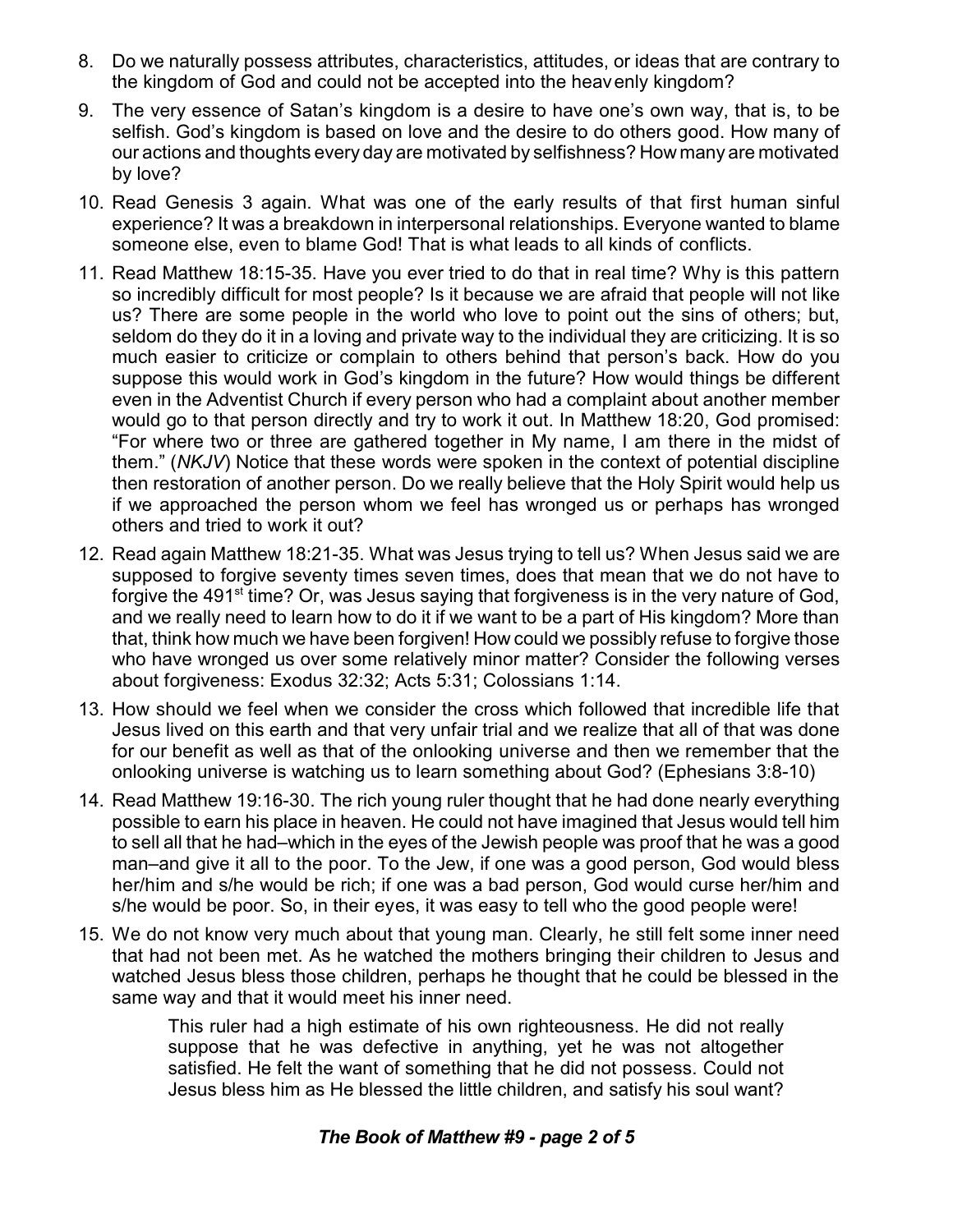In reply to this question Jesus told him that obedience to the commandments of God was necessary if he would obtain eternal life; and He quoted several of the commandments which show man's duty to his [519] fellow men. The ruler's answer was positive: "All these things have I kept from my youth up: what lack I yet?"

Christ looked into the face of the young man, as if reading his life and searching his character. He loved him, and He hungered to give him that peace and grace and joy which would materially change his character. "One thing thou lackest," He said; "go thy way, sell whatsoever thou hast, and give to the poor, and thou shalt have treasure in heaven: and come, take up the cross, and follow Me.

Christ was drawn to this young man. He knew him to be sincere in his assertion, "All these things have I kept from my youth." The Redeemer longed to create in him that discernment which would enable him to see the necessity of heart devotion and Christian goodness. He longed to see in him a humble and contrite heart, conscious of the supreme love to be given to God, and hiding its lack in the perfection of Christ.

Jesus saw in this ruler just the help He needed if the young man would become a colaborer with Him in the work of salvation. **If he would place himself under Christ's guidance, he would be a power for good. In a marked degree the ruler could have represented Christ; for he possessed qualifications, which, if he were united with the Saviour, would enable him to become a divine force among men.** Christ, seeing into his character, loved him. Love for Christ was awakening in the ruler's heart; for love begets love. Jesus longed to see him a co-worker with Him. He longed to make him like Himself, a mirror in which the likeness of God would be reflected. He longed to develop the excellence of his character, and sanctify it to the Master's use. If the ruler had then given himself to Christ, he would have grown in the atmosphere of His presence. If he had made this choice, how different would have been his future!

"One thing thou lackest," Jesus said. "If thou wilt be perfect, go and sell that thou hast, and give to the poor, and thou shalt have treasure in heaven: and come and follow Me." Christ read the ruler's heart. Only one thing he lacked, but that was a vital principle. He needed the love of God in the soul. This lack, unless supplied, would prove fatal to him; his whole nature would become corrupted. By indulgence, selfishness would strengthen. That he might receive the love of God, his supreme love of self must be surrendered.—Ellen G. White, *The Desire of Ages* 518.4-519.4. [Bold type is added.]

- 16. How do you understand the words of Jesus in this story? Was He really trying to suggest that if we keep the commandments, we could be saved? If that were the only criteria, this young rich ruler might have been ready for the kingdom! But, especially in Paul's writings, we see that keeping the law does not bring us salvation; rather, it points to our need of salvation. (See Romans 3:28; Galatians 3:21-22; Romans 7:7.)
- 17. For the gospel to be effective, the love of God and an understanding of His kingdom must so penetrate our lives and our thinking that nothing else will stand in the way of our serving Him. How do we get to that position?
- 18. Many people down through the generations have thought that this story had to be wrong.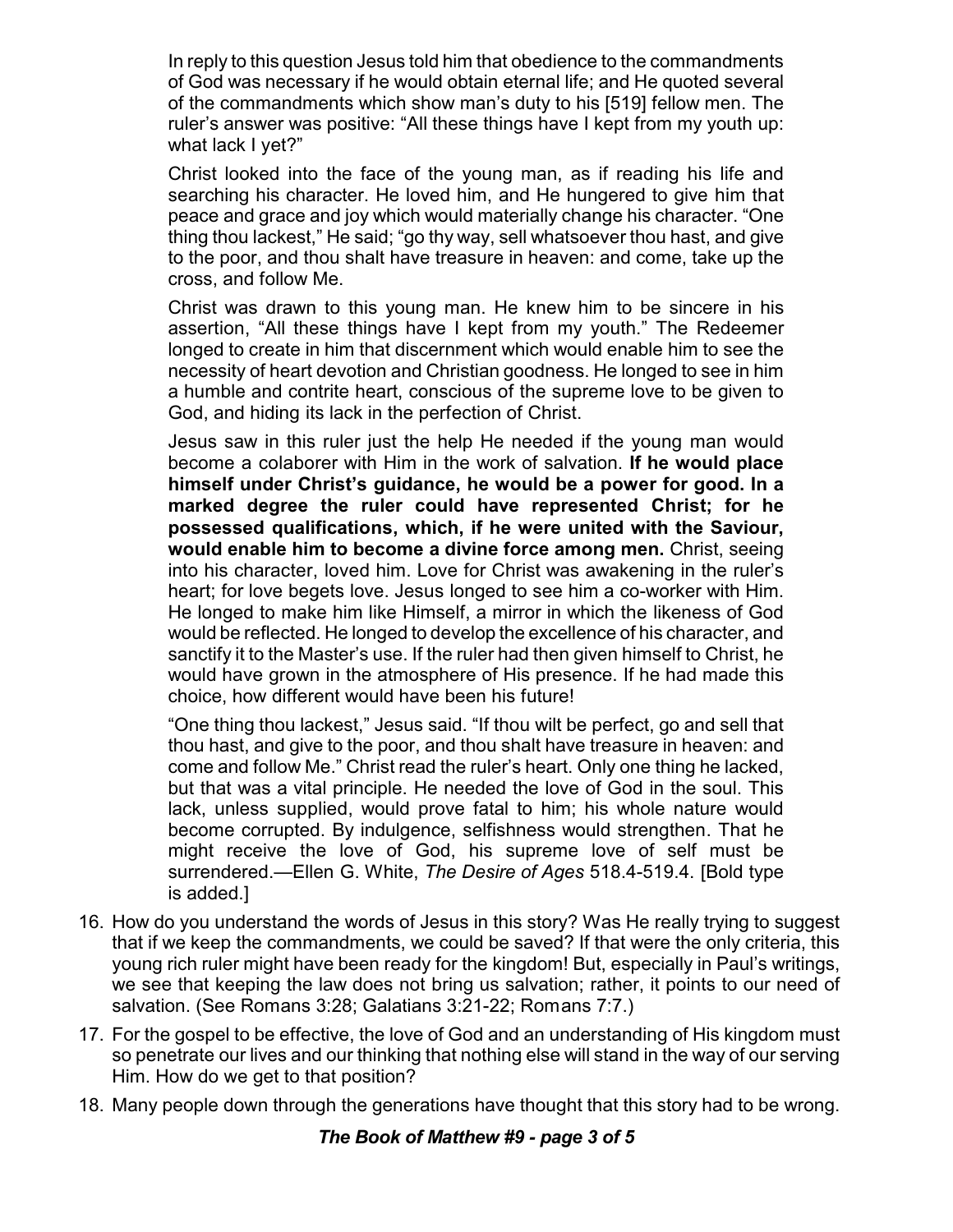But, it is interesting to notice that as recorded in Luke 19:1-10–shortly after the telling of this story–another rich man did get the point and joined the kingdom of God. Are we more like the rich young ruler? Or, more like Zacchaeus? If we were given permission to ask Jesus directly the question that the rich young ruler asked, how do you think Jesus would respond to us?

- 19. Read Matthew 19:27. Does this question bother you? Was Peter asking a very selfish question? Or, did he simply want to know what is going to happen to those who follow Jesus? Do you suppose that the experience with the rich young ruler triggered Peter's question? The disciples had committed themselves to following Jesus even at considerable cost. We do not have any idea how the disciples' wives and families were supported as those men followed Him. Did God somehow take care of those families? We do not know how many of them were married. We know for sure that Peter was. Were things turning out somewhat unexpectedly?
- 20. Does this question from Peter suggest that he was still hardhearted and spiritually dense?
- 21. The spiritual life or the Christian is not easy. But, God has promised us great rewards in the future, even eternal life!
- 22. Read Matthew 19:28-20:16. How did Jesus respond to Peter's question? This parable seems to us to be incredibly unfair. To say that God will give each person what he deserves seems fair enough; but, it is followed by the parable of the workers in the vineyard. Was Jesus intentionally trying to stir up resentment against His cause? If the master of the vineyard intended to pay all the workers the same, why didn't he at least pay the workers who started work early in the morning first so they would be gone by the time he paid those who came last and were given an equal amount. Was the vineyard owner trying to start a fight? Or, as Morris Venden suggested, was the privilege of working with a master who was so kind the "reward" for those who worked all day with him. Salvation is available to everyone: The Jews who believed that they had been following God for a long time and the Gentile converts who had just come.
- 23. Have you ever asked–at least in your own private thoughts–the question, "What will I get by serving Jesus?" How would you answer that question? If we were to think about Paul's experience, we might read 2 Timothy 3:12 (*GNB*): "Everybody who wants to live a godly life in union with Christ Jesus will be persecuted." Are we being persecuted? Is that because we are not living godly lives? Or, is it just not time yet? It is true that if we do live godly lives and follow the example of Jesus, we will inherit eternal life some day.
- 24. Read Matthew 20:20-27 after reading Luke 9:51-56. On His final journey to Jerusalem, Jesus followed a circuitous route which took Him through a portion of Samaria. Jesus was seeking to get as much attention as possible focused on the upcoming events in Jerusalem. When the Samaritans in one village discovered that He was on His way to Jerusalem, they refused to accept Him in their village. James and John, the "sons of thunder," were ready to call fire down on them! It is interesting to note that if one recognizes the location where this happened, it was very near the place where, in fact, shortly before his translation to heaven, Elijah had called fire down from heaven and consumed more than 100 men sent by the king to capture him! (See 2 Kings 1:9-16.)
- 25. Not too long after that occurred, James and John brought their mother and approached Jesus to ask if they could be given privileged spots next to Jesus in the kingdom. How do you think Jesus felt when they asked that question? He must have been bitterly disappointed. And how did the other disciples respond? They were very upset.
- 26. Why do you suppose it is that in preparing us to live in a future perfect kingdom where everyone is loving, we have to pass through a time of trial which in some cases may be